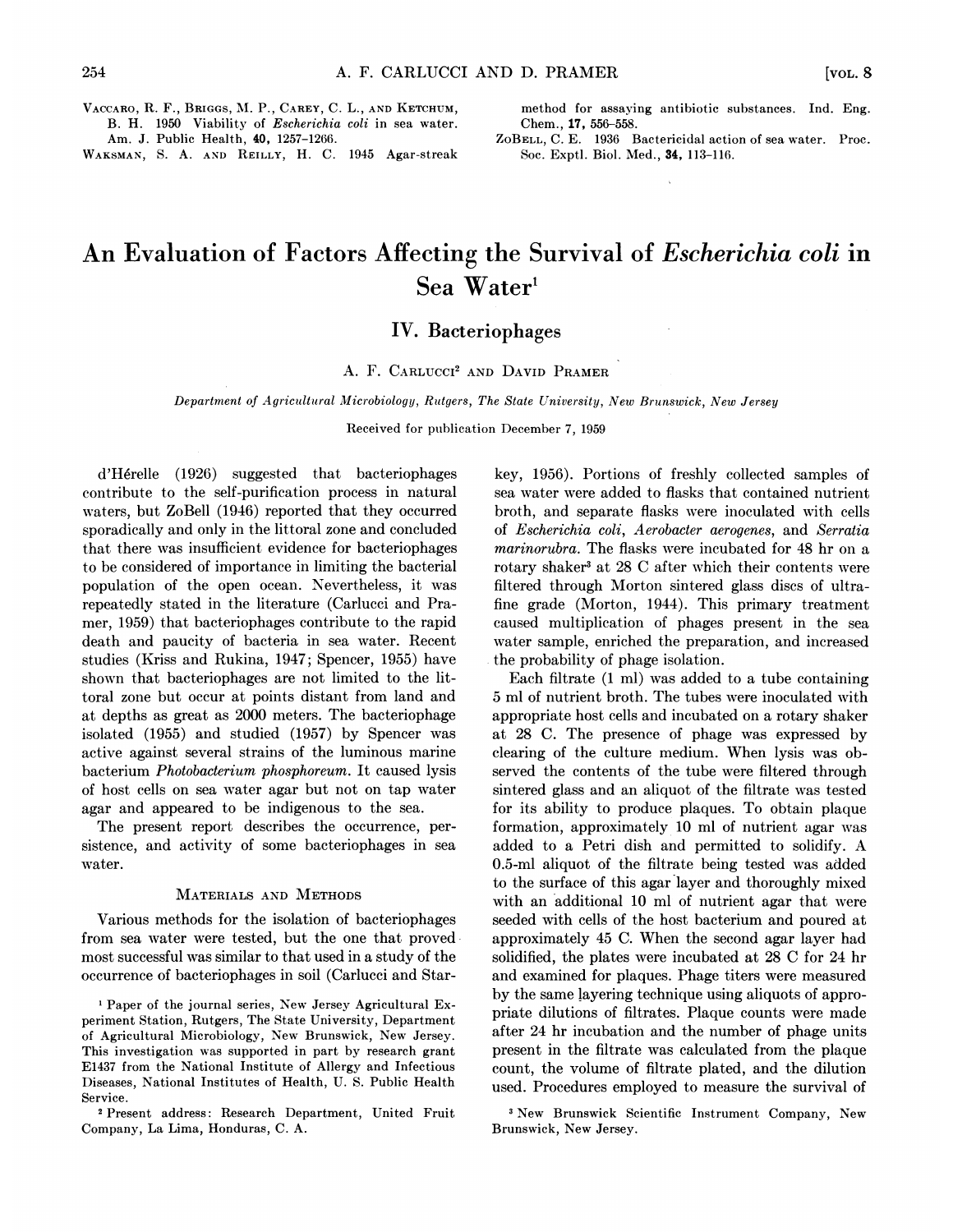$E.$  coli in sea water were described previously (Carlucci and Pramer, 1960a).

#### RESULTS AND DISCUSSION

Occurrence and persistence of bacteriophages in sea water. No difficulty was encountered in isolating phages active against E. coli, A. aerogenes, and S. marinorubra from samples of sea water collected approximately 600 feet offshore at Long Branch, New Jersey. Lysis of the marine bacterium by the phage took place in media prepared with sea water but no requirement for sea water was established. The phages active against  $A$ . aerogenes and E. coli produeed plaques having a 2- to 3-mm diam whereas plaques formed by the phage active against S. marinorubra were approximately <sup>1</sup> mm in diam.

Persistence of the coliphage was studied by adding  $5 \times 10^7$  phage units to each of a series of flasks containing 100 ml of the following waters: (a) 0.85 per cent NaCl in deionized water; (b) untreated sea water; (e) Millipore filter-sterilized sea water; and (d) autoelaved sea water. The flasks were stored at 28 C without agitation and phage titers were measured by making plaque counts at the time of inoculation and periodically thereafter for a period of 30 days.

The results listed in table <sup>1</sup> show that coliphages were most stable in autoclaved sea water and least stable in untreated sea water. Various investigators have shown sterilization to have a favorable effect on

> TABLE <sup>1</sup> Persistence of colinhage in various waters

| Water                            | Survival |         |         |
|----------------------------------|----------|---------|---------|
|                                  | 10 days  | 20 days | 30 days |
|                                  | $\%$     | $\%$    | $\%$    |
| Untreated sea water              | 2.0      | < 0.01  | < 0.01  |
| Filter sterilized sea water      | 56.0     | 37.0    | 6.4     |
| Autoclaved sea water             | 102.0    | 68.0    | 58.0    |
| $0.85\%$ NaCl in deionized water | 1.2      | 0.4     | 0.05    |

TABLE <sup>2</sup> Effectiveness of coliphage in sea water

|                                       | Survival after 48 Hr |           |
|---------------------------------------|----------------------|-----------|
| Inoculum                              | Escherichia<br>coli  | Coliphage |
|                                       | $\%$                 | $\%$      |
| Experiment 1                          |                      |           |
| E. coli, $1.2 \times 10^6$ cells/ml   | 6.3                  |           |
| Coliphage, $5 \times 10^5$ units/ml   |                      | 38.0      |
|                                       | 28.0                 | 34.0      |
| Experiment 2                          |                      |           |
| E. coli, $1.2 \times 10^6$ cells/ml   | 65.2                 |           |
| Coliphage, $9.0 \times 10^4$ units/ml |                      | 55.6      |
|                                       | 27.6                 |           |

\* Coliphage multiplied to 878 times the initial level.

the survival of bacteria in sea water but no satisfactory explanation for the effect is available at this time (Carlucci and Pramer, 1959). More than 50 per cent of the coliphages added to autoclaved sea water survived for 30 days whereas the activity of coliphages in nutrient broth was reported to be decreased 20 per cent by storage overnight and to reach equilibrium at about 2 per cent of the original activity after 7 days (Ellis and Delbrück, 1939).

Effectiveness of bacteriophages in sea water. Separate portions of sea water were inoculated with cells of E. coli, coliphages, and both coliphages and cells of the host bacterium. The phage inoculum was a filtrate of nutrient broth in which E. coli had developed and then undergone lysis. It contained soluble organic matter as well as phages. Since previous studies (Carlucci and Pramer, 1960b) showed that the survival of E. coli was influenced by organic nutrients, two experiments were performed. In the first, the phage inoculum was prepared using dilute nutrient broth (0.05 per cent peptone and 0.03 per cent beef extract), and in the second, conventional nutrient broth (0.5 per cent peptone and 0.3 per cent beef extract) was employed. In the former case, the concentration of organic nutrients in the water sample after addition of the phage inoculum did not exceed 8 ppm, whereas in the latter a maximum of 80 ppm was present. The lower concentration was not sufficient for extensive growth and multiplication of  $E$ . *coli* in sea water (Carlucci and Pramer, 1960b; ZoBell, 1946). The numbers of cells of E. coli and the phage titer present in the water samples after 48 hr incubation at 28 C were determined by colony and plaque counts, respectively. The results listed in table 2 show that in the absence of a significant amount of available organic matter (experiment 1) no increase in numbers of coliphages was observed and survival of cells of E. coli was not affected adversely. In the presence of sufficient organic matter to support growth and multiplication of  $E$ , coli in sea water (experiment 2) there was a marked increase in the phage titer and a decrease in cells of the host bacterium.

Although' bacteriophages were isolated from and demonstrated to persist in sea water, their contribution to the death of bacteria that enter the ocean will depend on the nutrient status of the water. In areas of pollution, the organic matter content of sea water may reach levels that support bacterial growth. As a consequence phage multiplication will occur and may be of significance in reducing bacterial counts. Sea water that is free of pollution contains little dissolved organic matter and does not support extensive growth or rapid multiplication of bacteria. Under such conditions phages will have little or no effect on the survival of bacteria.